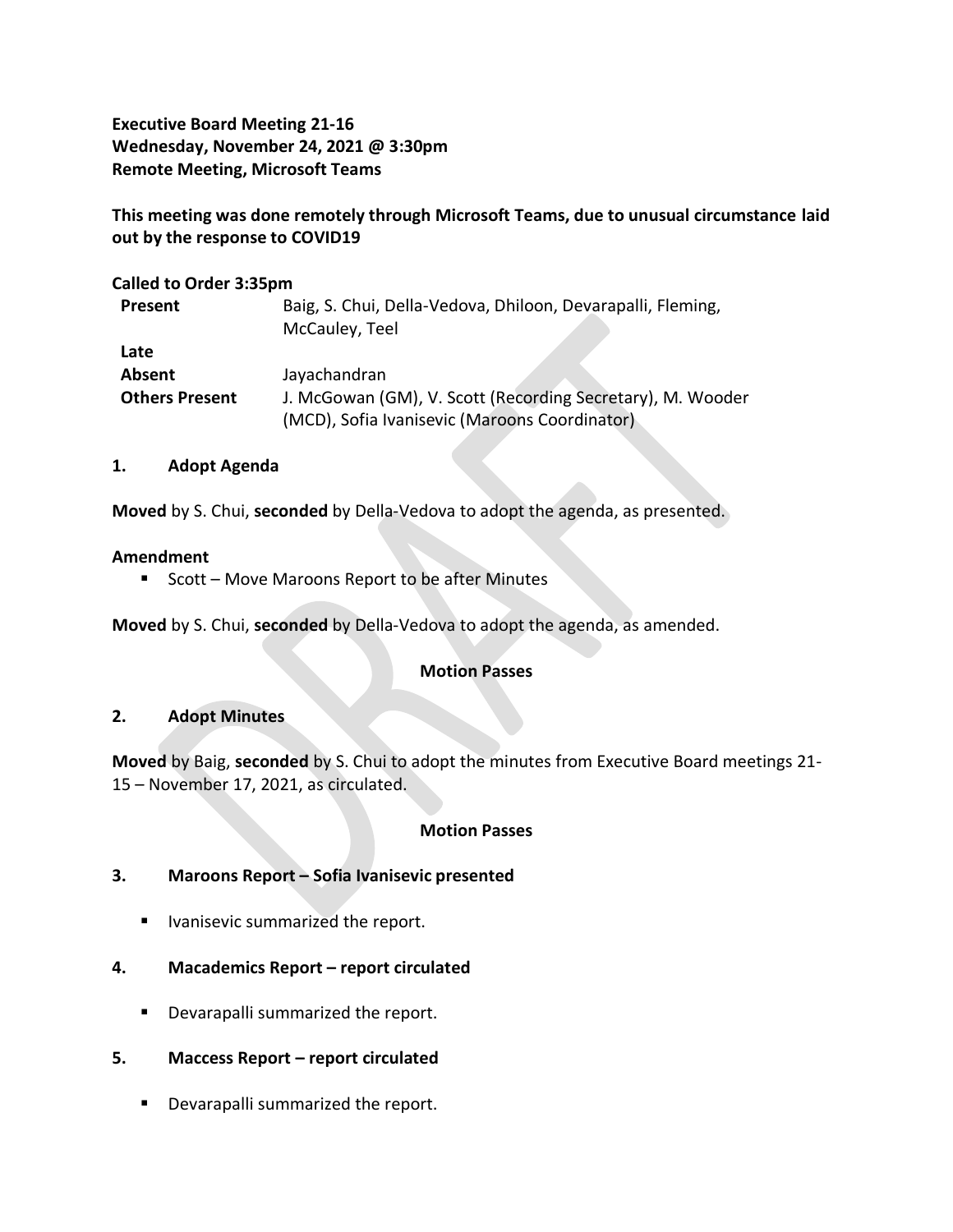### **Questions**

■ Baig stated that their Instagram stories with 'return to campus, return to ableism' was good and a lot of other people from other universities was saying it was cool that our service did that.

## **6. Sponsorship & Donations Committee Recommendation**

**Moved** by S. Chui, **seconded** by Teel that the Executive Board approve the recommendation from the Sponsorship and Donations Committee to sponsor Empowerment Squared McMaster for \$250, as circulated.

- Chui went over the recommendation with the Board.
- Teel stated that this seemed like a fine amount.

### **Vote on Motion**

### **Motion Passes**

### **7. Food and Beverage Review Update**

- McGowan went over the review as circulated.
- Teel stated that this was super helpful. They stated that their only question would be if the committee found a specific business did particularly well if there was a profit or good revenue happening. McGowan responded that Wester was doing well with their café and coffee house being managed.
- Della-Vedova asked McGowan to expand a bit more. McGowan stated that he will be coming forward with recommendations from the Committee very soon. He stated that this will take on the financial liability and guarantee a net revenue.

## **8. Closed Session**

**Moved** by Devarapalli, **seconded** by Dhiloon that Executive Board move into Closed Session.

■ Devarapalli stated that they had updates from the last closed session.

## **Motion Passes**